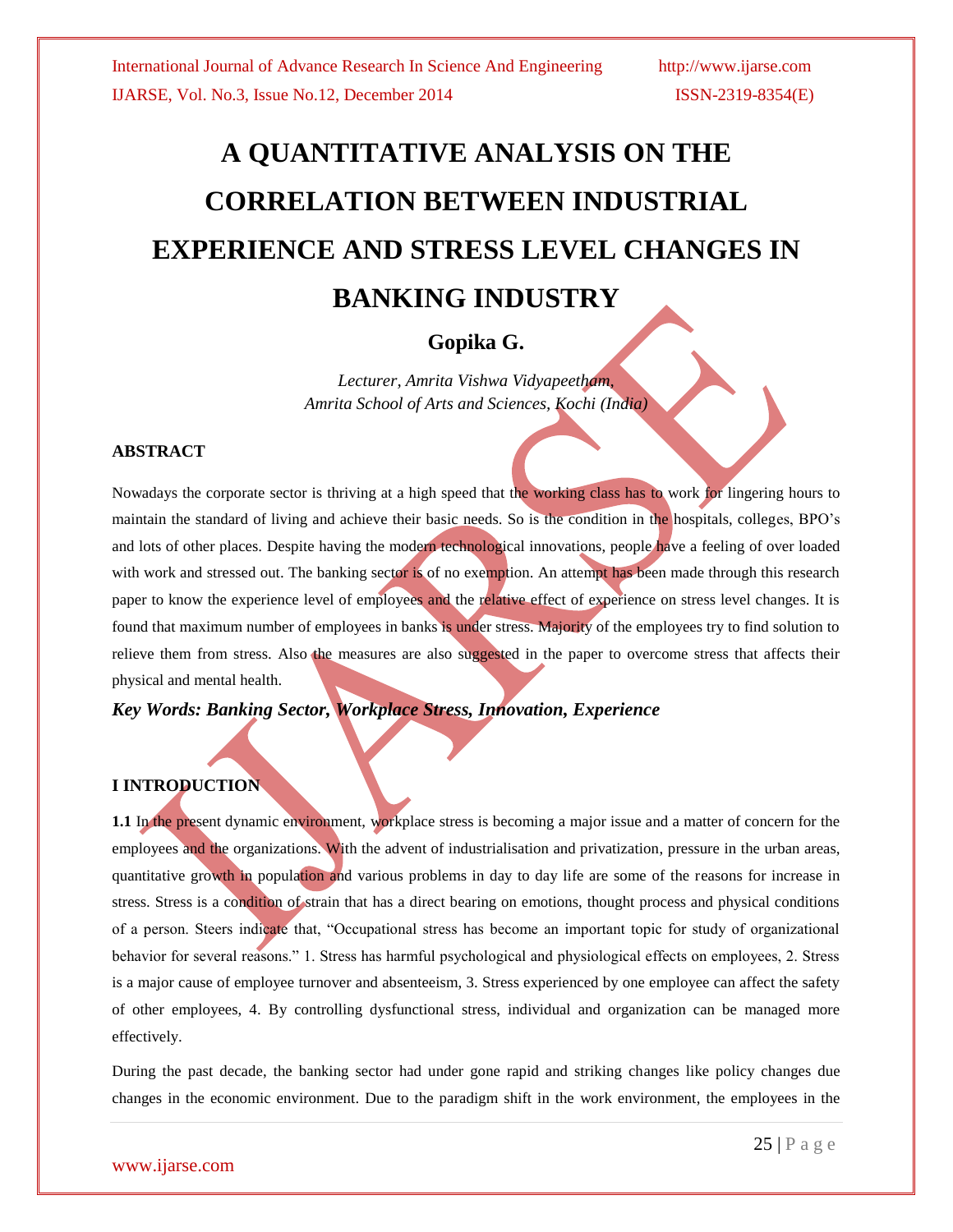banking sector are experiencing a high level of stress. The advent of technological revolution in all walks of life coupled with LPG policies has drastically changed traditional and conventional patterns in all sectors. The banking sector is of no exemption. The shift in the work culture compelled the banking sector to reform and adjusts to have a competitive edge to cope with multinationals led environment. The implications of the above said transformations have affected the social, economical and psychological domains of the bank employees and their relations. Evidence from existing literature states that more than 60% of the bank employees have one or other problem directly or indirectly related to these drastic changes. All the factors discussed above are prospective attributes to cause occupational stress and related disorders among the employees which can be possibly reduced through proper training and induction programme. Although a lot of studies have been conducted on the psychosocial side of the new policy regime in many sectors, there are only few studies, as far as the banking sector is concerned, while the same sector has been drastically influenced by the new policies.

In the juncture, this study is undertaken to address specific problems of bank employees related to occupational stress. This throw light in to the pathogenesis of various problems related to occupational stress among bank employees.

#### **1.2 Rationale**

The employees are the most important assets of the organization. Organizational role stress influences behaviour of the people working in an organization and thereby affects performance, satisfaction and attitude of the people. This study will help to understand the level of stress among the workers derived from insufficient and outdated training methods. The purpose of this paper is an attempt to investigate and to compare the correlation between the industrial experience and stress level changes experienced by the employees of the banks.

#### **1.3 Objectives of the study**

#### **1.3.1 Primary Objective**

The primary aim for the study is to analyze the level of stress among the bank employees

#### **1.3.2 Secondary Objective**

- To assess the effect of stress in work caused due to lack of experience
- To study the different types of stresses undergone by the employees
- To identify the stressors for employees and which stressors contribute most towards stress.
- To suggest ways and means of coping with various types of stresses.

#### **1.4 Scope of the study**

United States National Institute of Occupational Safety and Health has defined workplace stress as "The harmful physical and emotional responses that occur when the requirements of the job do not match the capabilities, resources, or needs of the worker. Job stress can lead to poor health and even injury." Stress can be brought about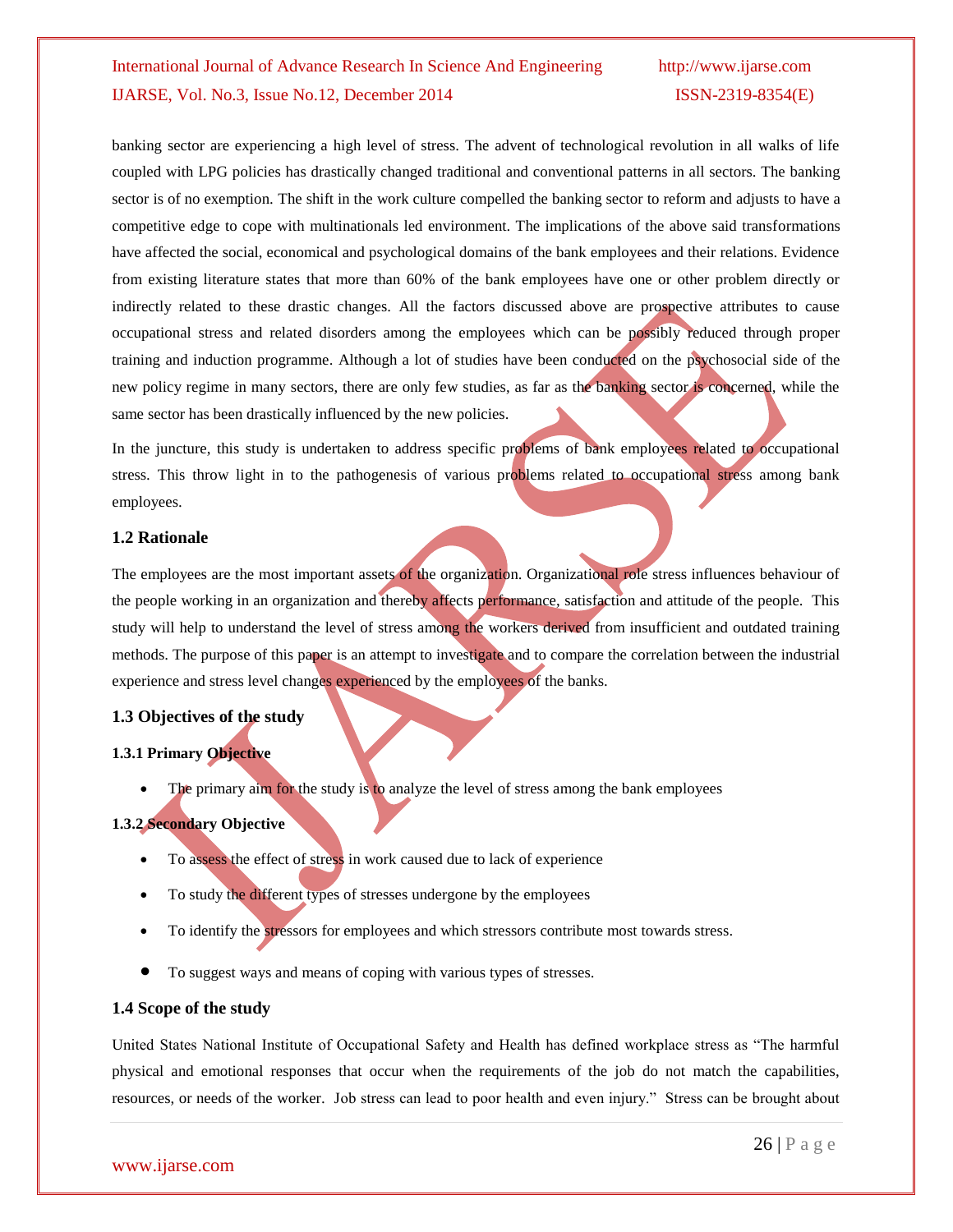by pressures at home and at work. Stress at work can be a real problem to the organization as well as for its workers. Good management and good work organization are the best forms of stress prevention. This study is helpful in assessing the extent of stress experienced by the employees.

#### **1.5 Methodology of the Study**

#### **1.5.1 Population**

The population selected for this particular study is employees from 100 private and public sector banks in Ernakulam.

#### **1.5.2 Research Design**

The study is explorative as well as descriptive in nature.

#### **1.5.3 Sample Design**

The particulars of sample design,

- 1. TYPE OF UNIVERSE : Finite.
- 
- 2. SAMPLING UNIT : Ernakulam
- 3. SOURCE LIST : Bank Employees
- 4. SIZE OF SAMPLE : 100
- 5. PARAMETER OF INTEREST : In estimating the number of persons being stressed in their jobs.

#### **1.6 Tools of Data Collection**

A pilot testing will be conducted initially by administering the questionnaire on around 10 numbers of respondents. Interviews will be conducted with the employees for gathering information on their perception about their organization and the problems which they face both directly and indirectly in the discharge of their responsibilities. The respondents will be questioned on the issues affecting the stress levels of the employees, impact of external pressures on their work, expectations from their roles, up to what extent they are satisfied and possible suggestions for overcoming the adversities of stress by evaluating the individual initiatives and organizational initiatives.

#### **Source Of Data**

The study will consist of both primary and secondary data. The primary data will be collected by direct interview through questionnaire. The secondary data was collected from research publications, standard journal and periodicals including the government organizations and from respective records about the job related occurrence.

#### **Research Instrument- Questionnaire Method**

The instrument will be administered in the workplaces of each group. Data will be collected from the employees. Data will be collected using a structured questionnaire, which will be distributed in the workplace to the branch heads in Ernakulam city.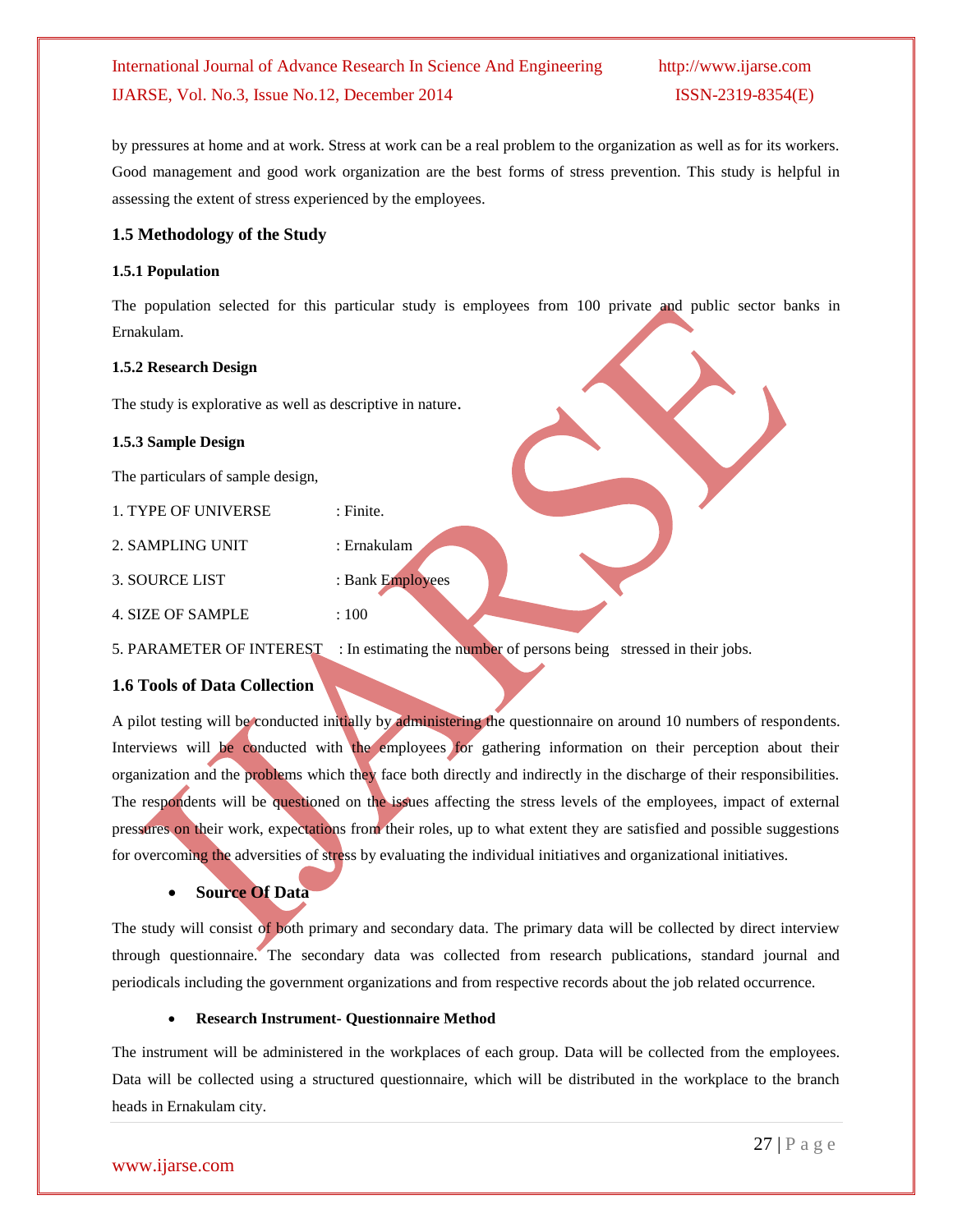#### **Analysis of Data**

The data will be analyzed to determine any differences between the stress levels of the branch managers and their impact on reducing stress.

#### **1.7 Limitations of the study**

- There is a limitation of time.
- Inherent limitations of Sampling
- The response obtained from the questionnaire may suffer from personal bias which will distort the results.
- The questionnaire may contain incomplete responses which will cause incorrect or misleading results.
- Due to limited geographical area sample size generalization is impossible.

#### **II LITERATURE REVIEW**

Organizations are managed and staffed by people. Without people organization cannot exist. Indeed, the challenge, the opportunity and also the frustrations of creating and managing organizations frequently stem for the mistaken belief that people are all alike that they can be treated identically. Even within a single physical category there will be enormous variability in psychological characteristics. Some will be screamers and others will be reserved, some will be intelligent and others average, etc. The point is that these differences demand attention so that each person can maximize his or her potential, so that the organizations can maximize their effectiveness, so that the society as a whole can make the wisest use of its human resources.

#### **2.1 Stress**

Stress is a general term applied to pressures people feel in life. The presence of stress at work is almost inevitable in many jobs. When pressure begins to build up it can cause adverse strain on one's emotions, thought process and physical conditions. They are easily provoked to anger and unable to relax. They may be non-co-operative although these conditions also occur from other causes which are common symptoms of stress.

#### **2.2 Definition**

**Hans Selve**(1956)<sup>1</sup> was one of the founding fathers of stress research. His view in 1956 was that "stress is not necessarily something  $bad - it$  all depends on how you take it. The stress of exhilarating, creative successful work is beneficial, while that of failure, humiliation or infection is detrimental." Selye believed that the biochemical effects of stress would be experienced irrespective of whether the situation was positive or negative.

#### **2.3 Symptoms of Stress**

Stress is associated with physiological symptoms, characteristic of sympathetic nervous system activity. These symptoms related to the flight response and are summarized below, together with the psychological symptoms of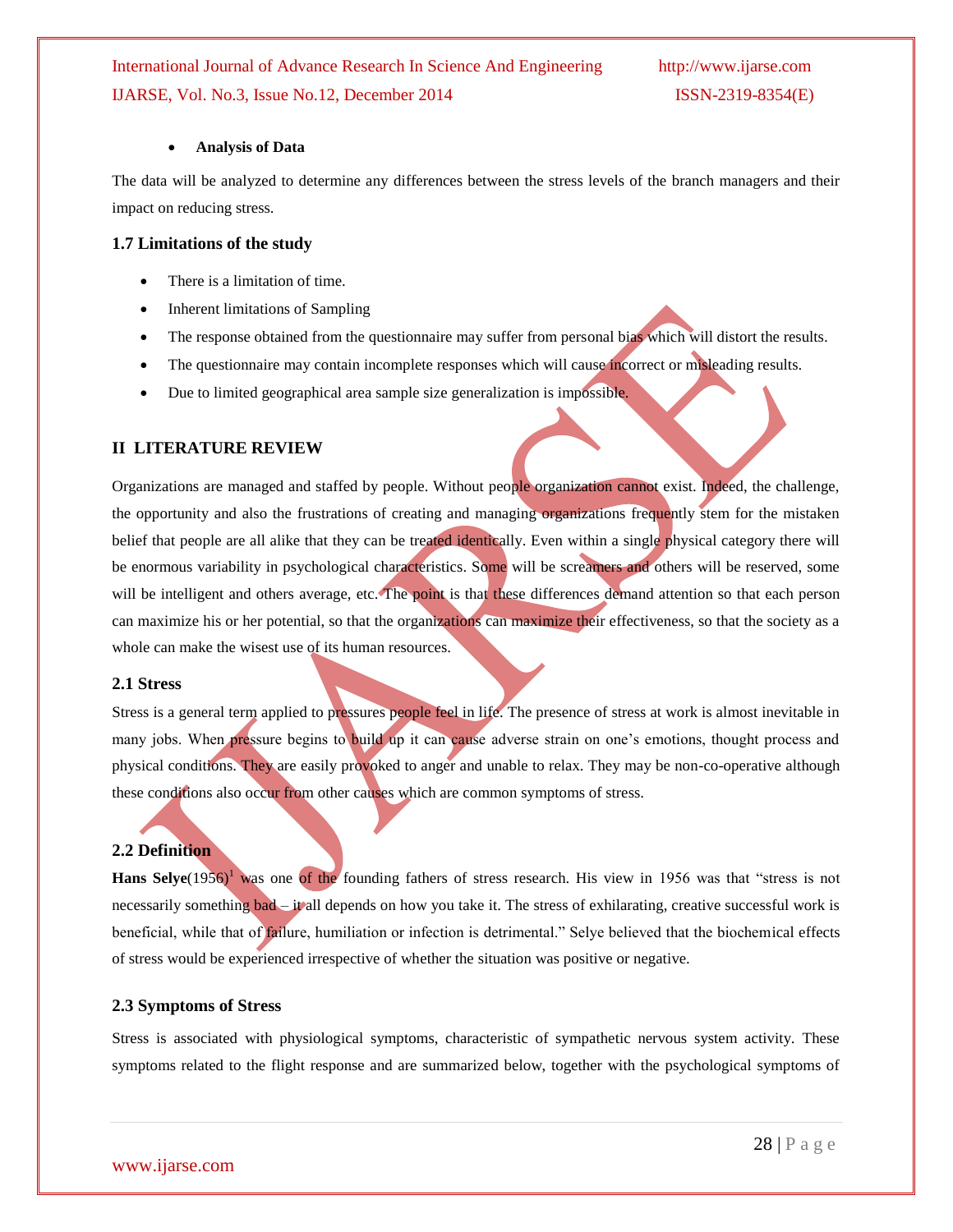stress, both the subjective (how a person feel) and the behavioral (how a person acts), although there is some overlap in these areas.

#### **2.4 Types of Stress**

**Stress** is a biological term which refers to the consequences of the failure of a human or animal body to respond appropriately to emotional or physical threats to the organism, whether actual or imagined. It includes a state of alarm and adrenaline production, short-term resistance as a coping mechanism, and exhaustion. It refers to the inability of a human or animal body to respond. Common stress symptoms include irritability, muscular tension, inability to concentrate and a variety of physical reactions, such as headaches and accelerated heart rate. Two types of stress may be distinguished:-

#### **2.4.1 Acute Stress**

Acute stress is usually for short-time and may be due to work pressure, meeting deadlines, pressure or minor accident over exertion, increased physical activity, searching something but misplaced it or similar things. Symptoms of this type of tensions are headache, back pain, stomach problems, rapid heartbeat, muscle aches or body pain, hypertensions, chest pains, heart diseases, etc. Acute stress is common in people who take too many responsibilities and are over loaded or overworked, disorganized, always in hurry and never on time. These people are generally in position of importance at their workplace and stressful lifestyle is inherent in them.

#### **2.4.2 Chronic Stress**

This type of stress is the most serious one. Chronic stress is a prolonged stress that exists for weeks, months, or even years. This stress is due to poverty, broken or stressed families and marriages, chronic illness and successive failures in life. People suffering from this type of stress get used to it and may even not realize that they are under chronic stress. It is harmful to their health. Chronic stress is stress that lasts a long time or occurs frequently. Chronic stress is potentially damaging.

#### **2.4.3 Stress Management**

Stress management is the need of the hour. However hard we try to go beyond a stress situation, life seems to find new ways of stressing us out and plaguing us with anxiety attacks. Moreover, be it our anxiety, mind-body exhaustion or our erring attitudes, we tend to overlook causes of stress and the conditions triggered by those. In such unsettling moments we often forget that stressors, if not escapable, are fairly manageable and treatable.

Stress, either quick or constant, can induce risky body-mind disorders. Immediate disorders such as dizzy spells, anxiety attacks, tension, sleeplessness, nervousness and muscle cramps can all result in chronic health problems. They may also affect our immune, cardiovascular and nervous systems and lead individuals to habitual addictions, which are inter-linked with stress. Like "stress reactions", "relaxation responses" and stress management techniques are some of the body's important built-in response systems. As a relaxation response the body tries to get back balance in its homeostasis. Some hormones released during the 'fight or flight' situation prompt the body to replace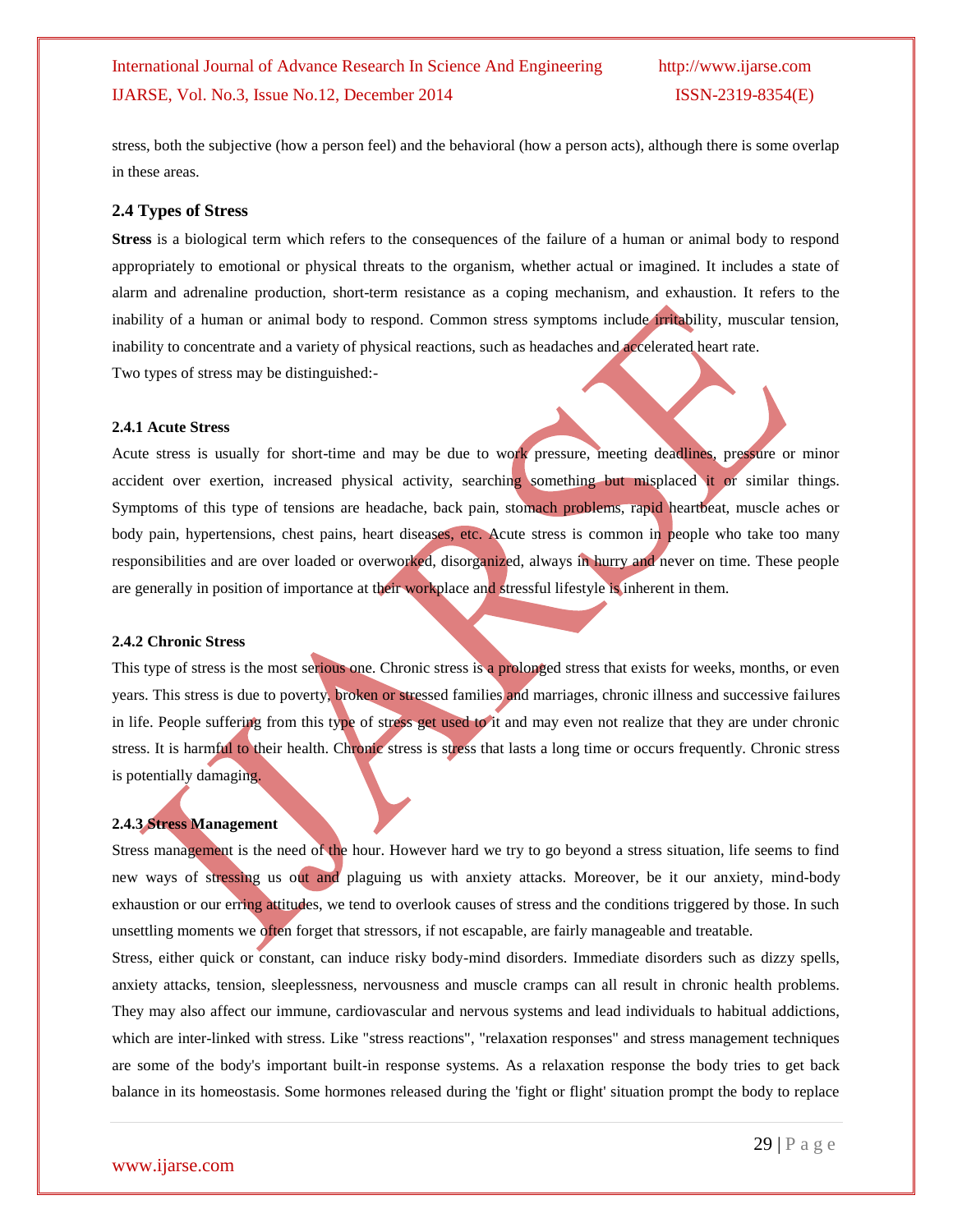the lost carbohydrates and fats, and restore the energy level. The knotted nerves, tightened muscles and an exhausted mind crave for looseness. Unfortunately, today, we don't get relaxing and soothing situations without asking. To be relaxed we have to strive to create such situations.

#### **2.4.4 Banking Industry**

Banks are among the top ten high stress workplaces in India. Elucidating the causes of occupational stress is important not only for its potential implications for stress management at banks but also for enhancing an understanding of strategic human resource management. The massive and speedy expansion and diversification of banking has not been without its strains.

The banking industry is entering a new phase in which it will be facing increasing competition from non-banks not only in the domestic market but in the international markets also. The operational structure of banking in India is expected to undergo a profound change during the next decade. With the emergence of new private banks, the private bank sector has become enriched and diversified with focus spread to the wholesale as well as retail banking. The existing banks have wide branch network and geographic spread, whereas the new private banks have the clout of massive capital, lean personnel component, the expertise in developing sophisticated financial products and use of state-of-the-art technology.

#### **III RESULTS AND DISCUSSIONS**

This paper also includes an analysis of data. The information collected were analyzed and interpreted in tabular form for arriving at a conclusion on the topic.

1. Distribution Showing The Relationship Between Industry Experience And Stress Level

**Table No. 1**

| es) | No response |
|-----|-------------|
|     |             |

Majority of the employees are of the opinion that there is a relation between the organizational experience and stress level.

2. Distribution Exhibiting The Stress Level Changes Of Employees When They Are Provided With Work Which They Lack Experience And Training

**Table No. 2**

| Yes | No response |
|-----|-------------|
|     |             |

90% respondents believe that they are not in a position to undertake the duties and responsibilities in which they lack experience and training.

#### www.ijarse.com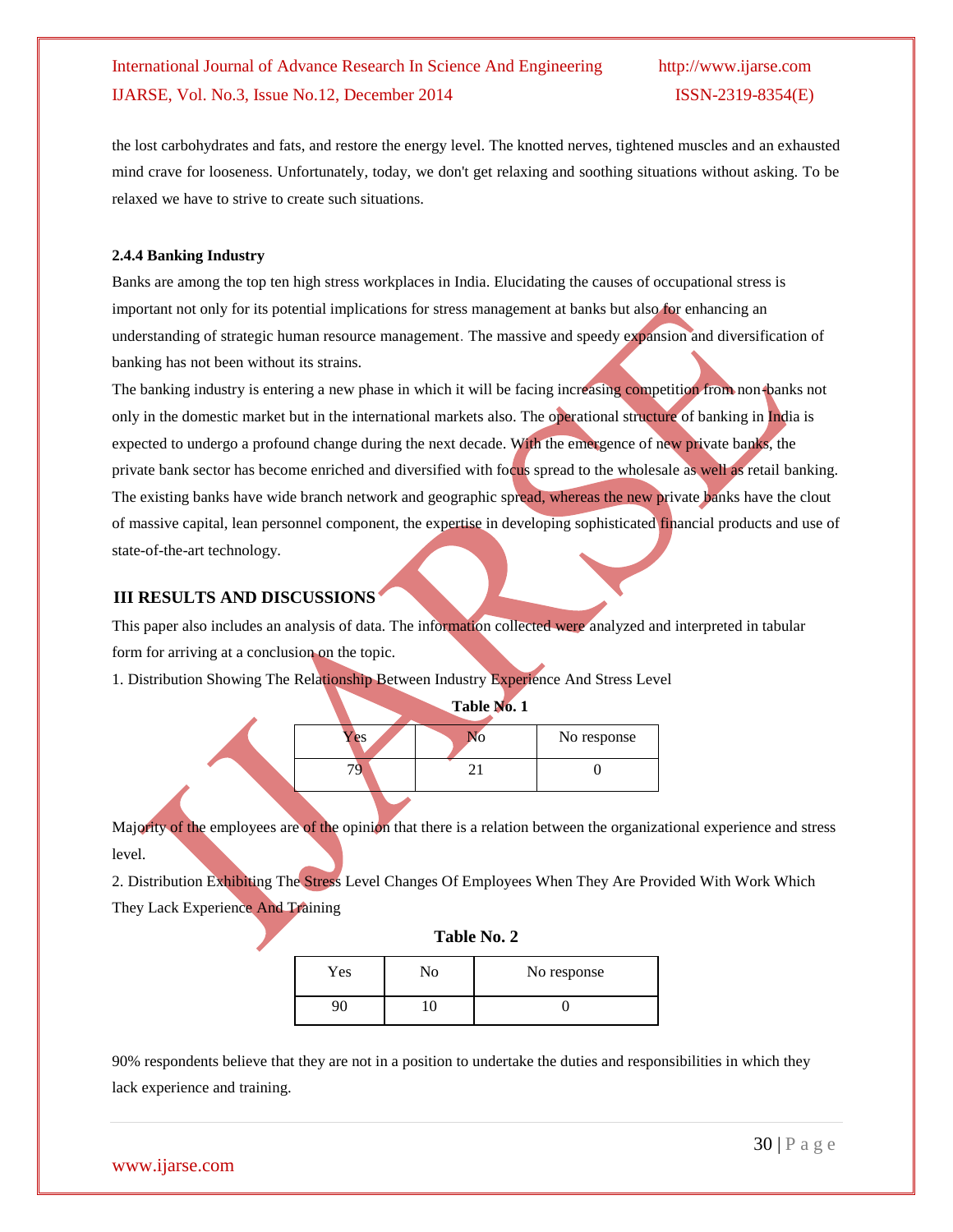3. Distribution Showing The Opinion Of Employees Regarding The Stress Releiving Measures To Be Employed By Management

| High<br>Salary | Recruit<br>supportive staff | Training | Reduce Work Load |
|----------------|-----------------------------|----------|------------------|
| 28             |                             | 50       |                  |

The bank employees suggested certain stress relief measures as a tool of stress management. Training

### **IV FINDINGS & SUGGESTIONS**

#### **4.1 Findings**

- 1. 79% of the employees were of the opinion that with the increase in the experience level in the industry the stress will reduce. With the increase in industrial experience, the employees get used to the major uncertainties and are able to avoid the same.
- 2. 70% of the respondents responded that they would get tensed when provided with some unplanned work.
- 3. The employees in banks need training or experience in the job, otherwise they would get stressed out as the job is monotonous.
- 4. The employees are of the view that in order to relieve the employees from stress, 28% the respondents was of the opinion that the management will have to increase salary. 50% of the employees opted for better training methods while the rest 12% had an opinion to reduce the work load and 10% request for a supportive staff.

#### **4.2 Implication of Stress**

1. Physical problems and health problems like heart diseases, ulcers, arthritis, increased frequency of drinking and smoking, cardiovascular, gastrointestinal, endocrine and other stress related disorders 2. Psychological and behavioral problems: psychological problems like change of moods, inferiority complex, widespread resentment, reduced aspirations and self esteem, reduced motivation and job skills. 3. Organisational job dissatisfaction, behavioral problems, production turn over, increased absenteeism, increased accidents, lower productivity.

#### **4.3 Suggestion and Recommendations**

- 1. The organization must introduce Employee Assistance Programmes (EAPs) and stress control workshops accordingly to the level of employees, because there is a strong relation between the level of stress and level of employees. EAP includes counseling employees who seek assistance on how to deal with alcohol and drug abuse, managing personal finances, handling conflicts at the work place, dealing with marital and other family problems, and coping with health problems.
- 2. Take adequate steps to redesign jobs, which are taxing to employees' abilities and capacities.
- 3. Adequate role clarification to be made whenever necessary to eliminate role ambiguity.